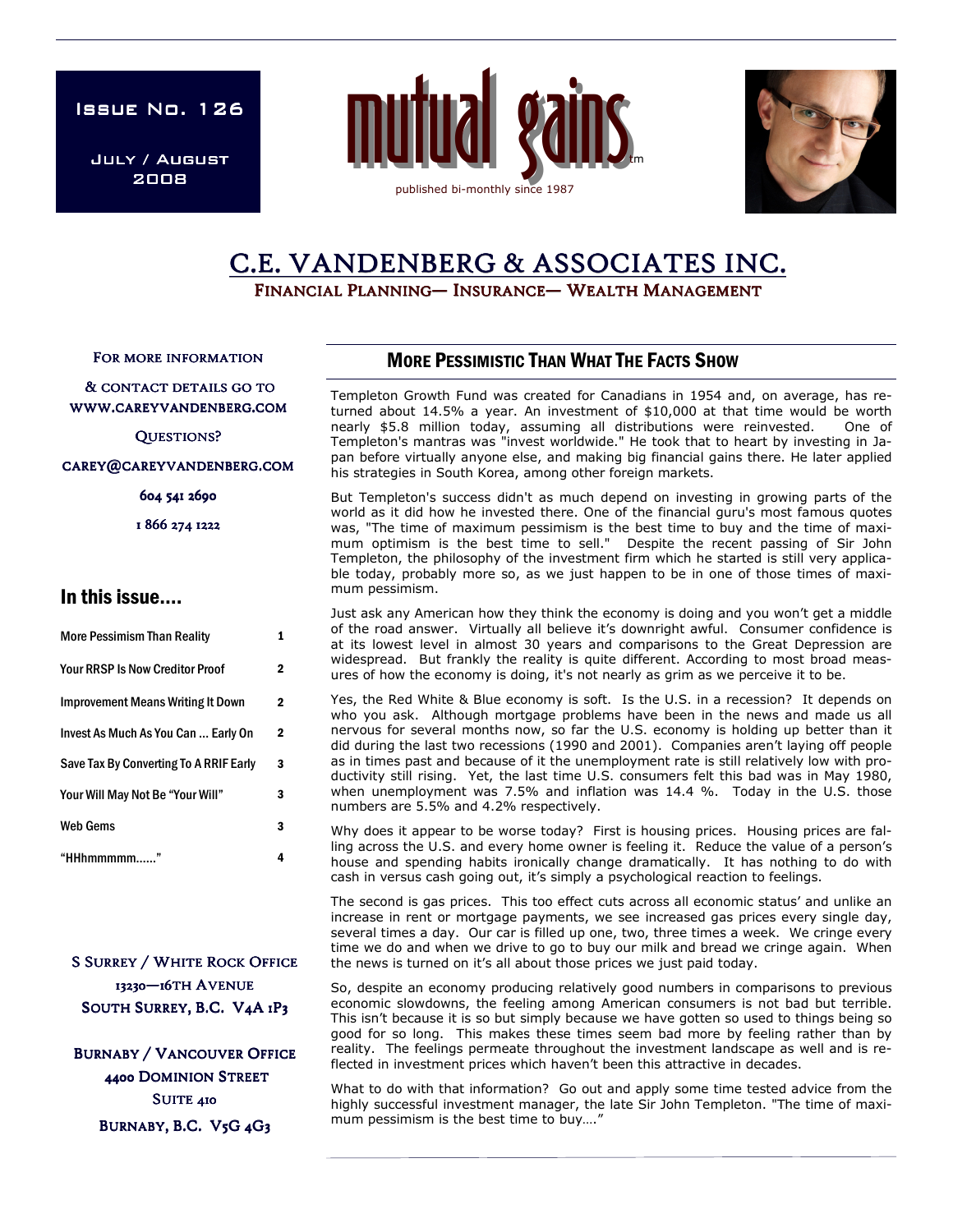#### YOUR RRSP, RRIF, RESP ETC IS NOW CREDITOR PROOF

Protecting assets from creditors is a common concern among business owners and entrepreneurs, and until recently an investor's registered assets like an RRSP could not be taken by a creditors because of bankruptcy or legal action. This was completely different from the treatment of insurance investments like Segregated Funds and Registered Pension plan monies. These have never been able to be touched by creditors in a bankruptcy action.

That has changed with the passing into law of Bill C-12. As of July 7, 2008, all registered investments (RRSP, RRIF, RESP etc) will now enjoy the same creditor protection as insurance and pension investments. If you expect to be facing bankruptcy that doesn't mean you can take whatever money you have left and dump it into a Registered plan so as to intentionally keep your money of the hands of your creditors. Contributions made to an RRSP etc in the 12 months prior to bankruptcy will probably not be protected from creditors.

## IMPROVE YOUR FINANCIAL LIFE BY WRITING IT DOWN

Can't seem to get control of your spending? Does it always seem you just get by, pay cheque to pay cheque, week after week, year after year? These two simple ideas may help you get on the right path, the one to financial freedom.

Training in all it's forms, whether it be to achieve Olympic medal performance or is as everyday as losing weight, writing down the steps you are taking along the way is the key to making your goals happen. To lose weight you need to write down in a log book what you ate during the day. This makes you aware of what is coming into your body and helps you determine how your habits can be modified to make your body goals happen.

It's no different with your money. It comes in because of your work efforts and goes out through various expenses, much of which can be of the "sand through the fingers" or "discretionary spending" variety. If you don't know where your money is going then how can you determine what habits you need to alter? The long term improvement of your financial position can only be done with writing down what is spent during a typical day. It is only then will you reveal where your expenses can be reduced.

Another way to do this, one which is particularly helpful for those whose strength is not in administration, is to use the envelope system. This means simply taking a fixed amount of money every day or week from your bank account and putting it in an envelope which you carry with you.

When that money is gone your spending stops. Do this for a few days or weeks and you will soon see where it's all going. It is from here where you can determine what habits need to be changed. And you will. Don't and you won't. Do and you will. It is this simple discipline that is the most important and powerful in determining your life's financial stability and escalating success. It is the small things that will be the difference between financial peace and life that runs on a treadmill of continuously digging one's self out of financial holes.

## INVEST AS MUCH AS YOU CAN EARLY ON

That may seem like obvious wisdom however many of who have been there know that when we are younger our need for income is at it's highest yet our income is at the bottom of it's potential growth curve. As our life progresses the part of our income that we have saved tends to grow as does the amount that we can save thus creating a snowball effect of wealth building.

A paper written by two Yale University profs (Ian Iyres and Barry Nalebuff) and published by the U.S. National Bureau of Economic Research has shown that people understand and do diversification across different investments and geographies but they don't diversify by time period. In other words, most people don't have enough invested early on in their lives to use the time they have to it's maximum advantage.

The ability to get as much invested as possible early on in our working lives is difficult. The first substantial investment is usually the purchase of a home, but this too is usually done in the 30 something age bracket. The big reasons for this delay is two fold. The first is we often simply don't recognize the power of time on our side. The other is that usually a home purchase comes with a minimum level of debt we must incur. Often that amount is ominous.

However, the point here is in the power of the concept of getting as much as you can invested early on in life. People who have owned homes for much of their working lives have generally faired very will financially because an often enormous amount of debt has been taken on relatively early on in life to purchase an asset that has shown to appreciate over the long term.

The irony here is that we are often encouraged to buy a house using a significant amount of borrowed money, we are often discouraged and often prohibited from purchasing an equity portfolio using borrowed money, as it is viewed as short term speculation. Thus, younger people have little exposure to equities when the historical data proves that the cost to not being invested for the full amount of their lives is very costly.

Their report is based on back tested U.S. data from 1871 to 2007 and assumes 44 years of investing, starting at age 21 and retiring at 65. Using the study's model of applying a fixed amount of leverage when a person is young and slowly "deleveraging" or paying off that loan over a period of time shows that those who would have done that would be able to actually have less risk in their portfolio later in life.

This "deleveraging" concept is what most people do through the course of their lives. We borrow heavily for a home early on and pay it off over time and because of it, wealth is created. The research suggests the controversial, that investors should leverage their portfolios while they are young, to apply the same home leverage concept to one's investment portfolio or "retirement plan".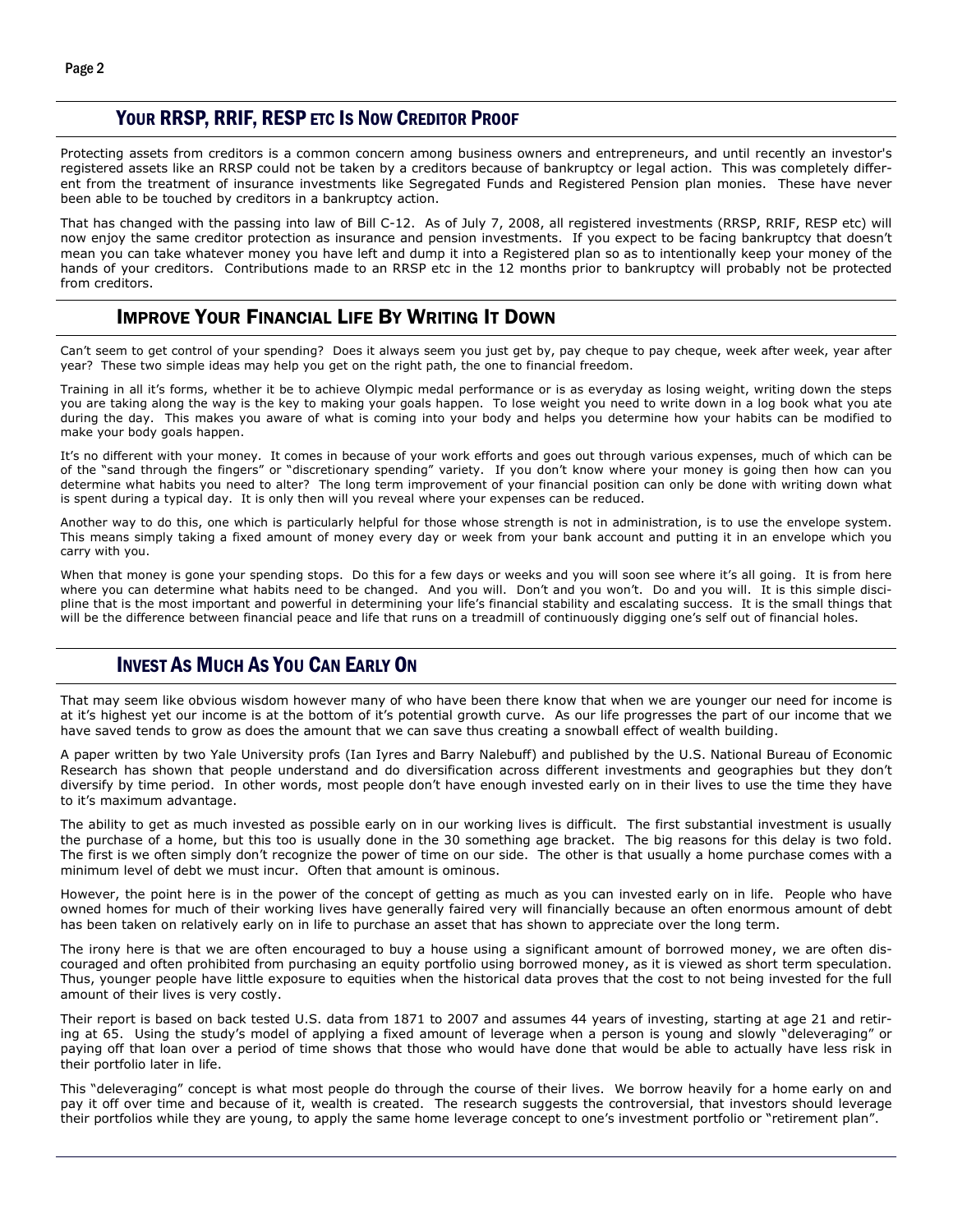So how would this idea look like in practical terms? Take someone who has 10 or more working years ahead of them and either has a small, or no mortgage on their principal residence. Or maybe someone who has been and most likely will always be renting. In either of those cases, putting some leverage into a financial plan gives additional tax savings as the interest on the loan is tax deductible. The tax advantage of this increases with your income, with the maximum benefit enjoyed by those with over \$123, 000 of taxable income.

One modified version of this concept which I have applied in some clients cases, particularly those who don't own their own home, is to borrow an amount of money that would be paid off over a period of several years. The amount of money that would be borrowed is determined by how much can be saved each month (on top of their RRSP contributions) along with when they expect to use this money. If the money is to increase a down payment on a first home the amount of mortgage financing needed will be much less which in the end reduces risk. Between now and then though, the person is using a customized amount of leverage, one that fits comfortably, earlier than they normally would.

Historically equities have returned about 9% while the cost of borrowing has averaged 5%. Add the benefit of tax deductible interest and you have a proven long term way of using the banks money, in an amount that is comfortable for your situation, to increase your wealth over and above what it would be if you hadn't. (Read leverage disclosure here - PIP Leverage Disclosure )

# SAVE TAX BY CONVERTING YOUR RRSP TO A RRIF BEFORE AGE 72

Conventional wisdom recommends you delay converting your RRSP to a RRIF as long as possible which is the year in which you turn 71. There is however an approximate \$2,800 reason to move that conversion to an earlier date. It's all related to the pension credit which has been increased from \$1,000 to \$2,000.

The pension credit is only available starting in the year you turn 65 so if you aren't there yet you might just want to file this idea in your mind when you reach that age. If you are there and only get OAS and CPP benefits from the government then you may want to convert your RRSP to a RRIF now. That could save you approximately \$400 in taxes each year.

Your modified plan would have you convert enough of your RRSP to a RRIF that will give you no more than the minimum RRIF payment of \$2,000 per year. If you are 65 then \$50,000 of RRSP should be converted to a RRIF (yes, you can have both a RRSP and a RRIF at the same time). The \$2,000 of income you will be taking out will be offset by the \$2,000 Pension Income Tax Credit. Don't need want to take that \$2,000 out of your RRSP and pay as little tax as possible? You can do that but you will need to do one more step. Put the \$2,000 per year back into your RRSP. You will need RRSP room of course to do this. At the end of the day you will have received a total of \$2,800 in tax savings for the full amount of years in which this can be done (age 65 to 72).

Are you between 65 and 72 and unsure if this makes sense or are totally confused I'm happy to give you some direction. Call or email me directly. Who knows? That tax savings might have just bought you that nice little vacation you've wanted.

## YOUR WILL MAY NOT BE "YOUR WILL"

Just because you put your wishes in a Will doesn't mean your wishes are going to be followed through on. This is particularly true when it comes to your desire to leave one of your family members with much less than the others upon your death.

In B.C., the Will Variation Act gives your spouse and children the right to apply to court to increase their share in your estate. This doesn't mean that the court will intervene and change the distribution of your estate. The court does have the discretion to vary your Will based on certain conditions and if your child or spouse can show that you didn't make adequate provisions for them. The court will look at your family member's standard of living and financial need and what the court sees as fair under the circumstances will in the end determine what your family members, or others who rely on you financially, will get.

You can however make your Will more firm by putting your wishes and the reasoning behind the directions in your Will by way of a detailed written statement. In it you can explain that they have given that family member X amount of dollars already, that they owe you a large sum of money already and that their inheritance is a forgiveness of that debt or that you haven't talked in 10 years and thus the relationship has been severed. That is a much firmer way to ensure that "your will be done".

Like any financial arrangements or plans it is always recommended that the proper professional be consulted. With a Will it is normally a lawyer. Should you require a suggestion on who to call in that regard I would be happy to give you the name of a lawyer who might be able to help.

#### WEB GEMS

VOLWEB— This is the place to go to for finding a place to volunteer www.volweb.ca/volweb/. Simply put in what kind of areas you want to help in and in what capacity, your skills etc and all kinds of opportunities will present themselves for you to help out in. You will even get emails when events fit your strengths, skills and preferred criteria. You can accept or reject these offers to volunteer. Get out and get involved. Meet new people.

EDMUNDS—Get other people's opinions and experiences on the kind of car you are looking at getting. This site will help steer you in the right direction and help you avoid an avalanche of repair bills on your used car purchase. You can simply go to www.edmunds.com then click on "Car Reviews" and then "Consumer Ratings".

SEAT GURU— If you fly regularly www.seatguru.com is a great resource to determine what seats are the best for any given aircraft, and more importantly, which ones to avoid. You can click on the airline you are looking at flying with, click on the plane for that particular flight and you will have a complete floor map of the plan. It isn't a big deal when you can't recline your seat on a flight from Vancouver to Calgary but to Europe, Australia or Hong Kong?